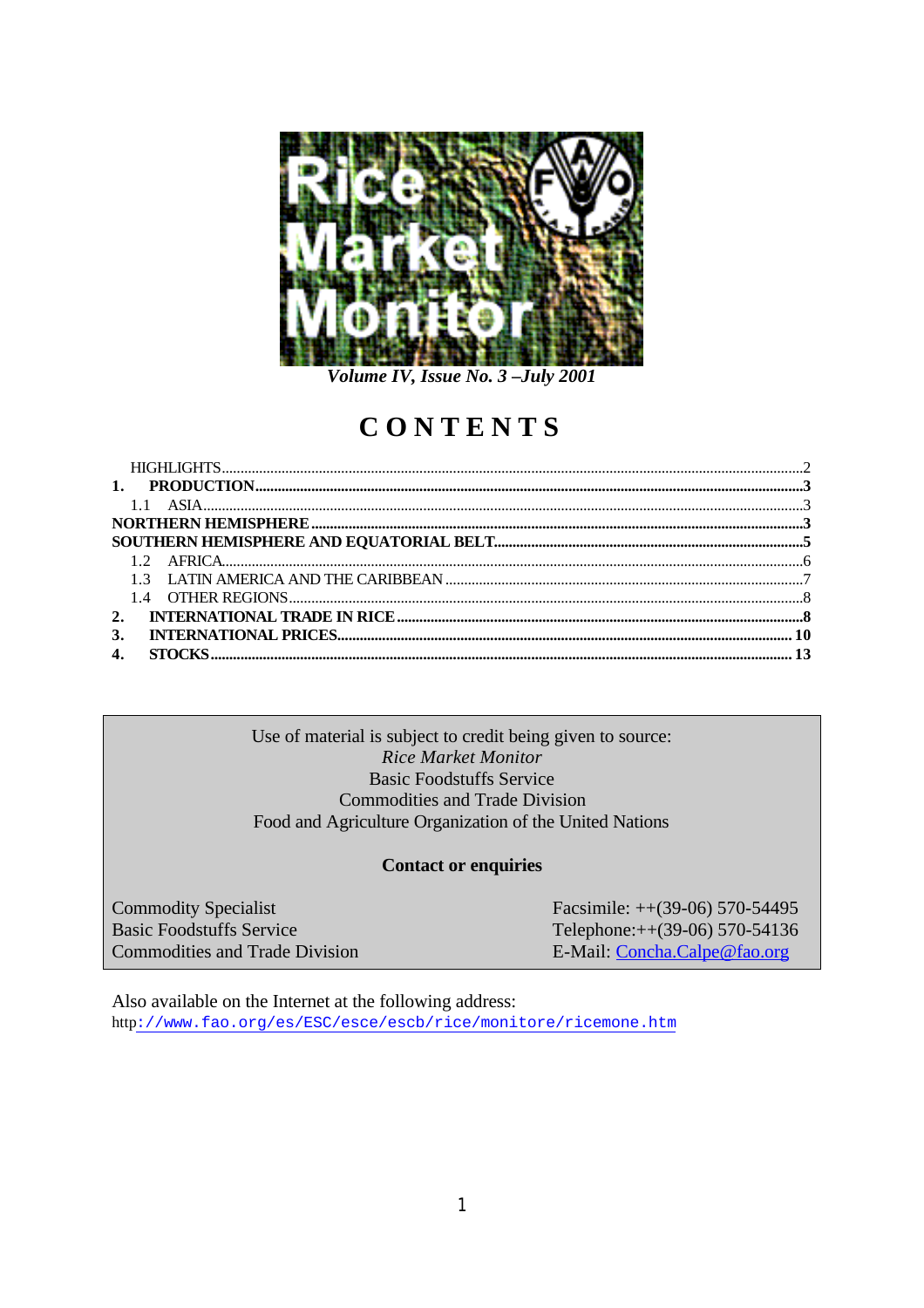# *HIGHLIGHTS*

- In the Southern Hemisphere and around the equatorial belt, harvesting of the 2001 main paddy season is about to be completed, while in the Northern Hemisphere, planting of the main crops is underway. The outlook for global paddy production 2001 is somewhat mixed. Self-sufficiency programmes in several countries appear to be assisted by a combination of timely seasonal weather, larger plantings and expected payoffs from investments in crop infrastructure and improved input usage. However, in some other countries, owing to drought and policies to curb plantings, production is anticipated to decline. On balance, global paddy output in 2001 is forecast at 595.9 million tonnes, marginally above both the previous estimate and an adjusted previous year's level.
- International rice trade in 2001 has been revised upward since the last report by 0.4 million tonnes to 22.3 million tonnes, marginally below the previous year level. The adjustment is largely attributed to growth in imports by Africa, where domestic consumption is expected to substantially outpace production in 2001. At the same time, large domestic rice surpluses and a tightening of import measures have led to a weakening of import demand in the other regions.
- International rice prices from most origins, which began firming in May, have gained further ground in June. This was reflected in the FAO Export Price Index for Rice (1982- 84=100), which had fallen to a 15-year low in April, but steadied in May before increasing by 2 points to 90 points in June. However, the likelihood of a sustained price recovery remains uncertain, owing to India's prospected sale of 3 million tonnes from Government stocks for export and in addition, the arrival onto the market of fresh supplies from the harvest of main paddy crops in several large exporting countries.
- Rice stocks at the close of the 2000/01 country crop seasons are now estimated to fall by approximately 9 million tonnes to 153 million tonnes, a decline of 2 million tonnes more than reported in the last RMM. The bulk of the contraction is anticipated to be concentrated in a few countries, namely China, India and Indonesia.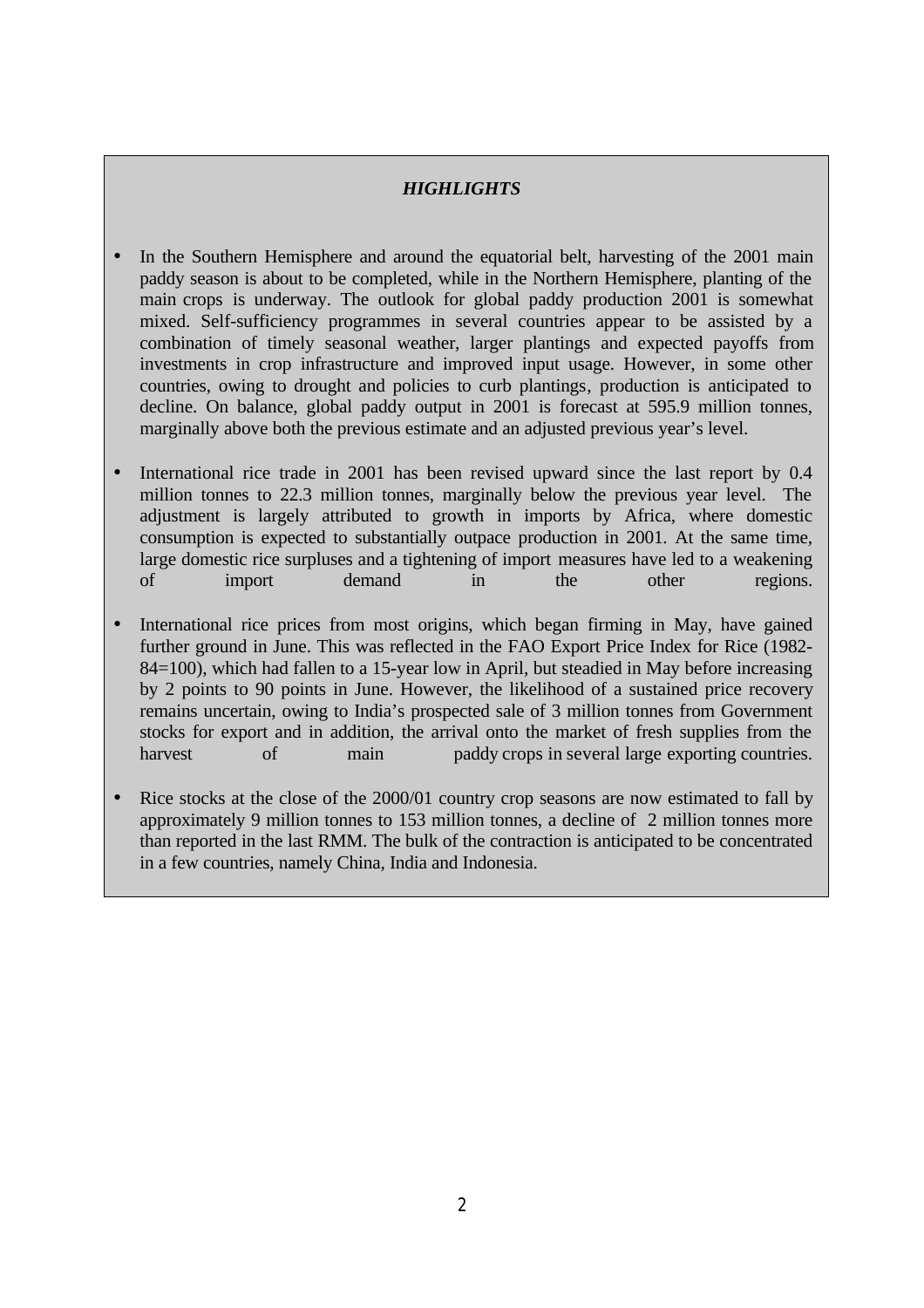#### **1. PRODUCTION**

#### **GLOBAL PADDY PRODUCTION TO INCREASE MARGINALLY IN 2001**

In the Southern Hemisphere and around the equatorial belt, harvesting of the 2001 main paddy season is about to be completed, while in the Northern Hemisphere, planting of the main crops is progressing well under generally favourable conditions. Global paddy production for the 2001/02 season is currently forecast at 595.9 million tonnes, marginally surpassing the level of the previous year – as opposed to the expectation of a small decline in the previous report. However, this figure is still subject to a large degree of uncertainty, since the current estimates assume the continuation of a normal monsoon in Asian countries in the Northern Hemisphere.



#### *1.1 ASIA*

#### **Timely Monsoon Rains Bode Well for the Region's Paddy Season**

While drought is afflicting paddy cultivation in several countries in Asia, the timely arrival of the annual monsoons has brightened prospects for the continent. On balance, paddy output for the region is forecast to rebound slightly from the previous year, to 543.1 million tonnes in 2001/02.

#### **Northern Hemisphere**

In *China* (Mainland), harvesting of early rice, the first and smallest of the nation's three crops, is underway, and sowing of the intermediate and late crops is in progress. Forecast output for the 2001/02 paddy season has been revised down to 186.0 million tonnes, 2.1 million tonnes less than reported in the May issue of the Rice Market Monitor and 2 million tonnes below the new official production figure of 187.9 million tonnes for the 2000/01 season recently released by China's State Statistical Bureau. Although rice prices have steadily recovered in the first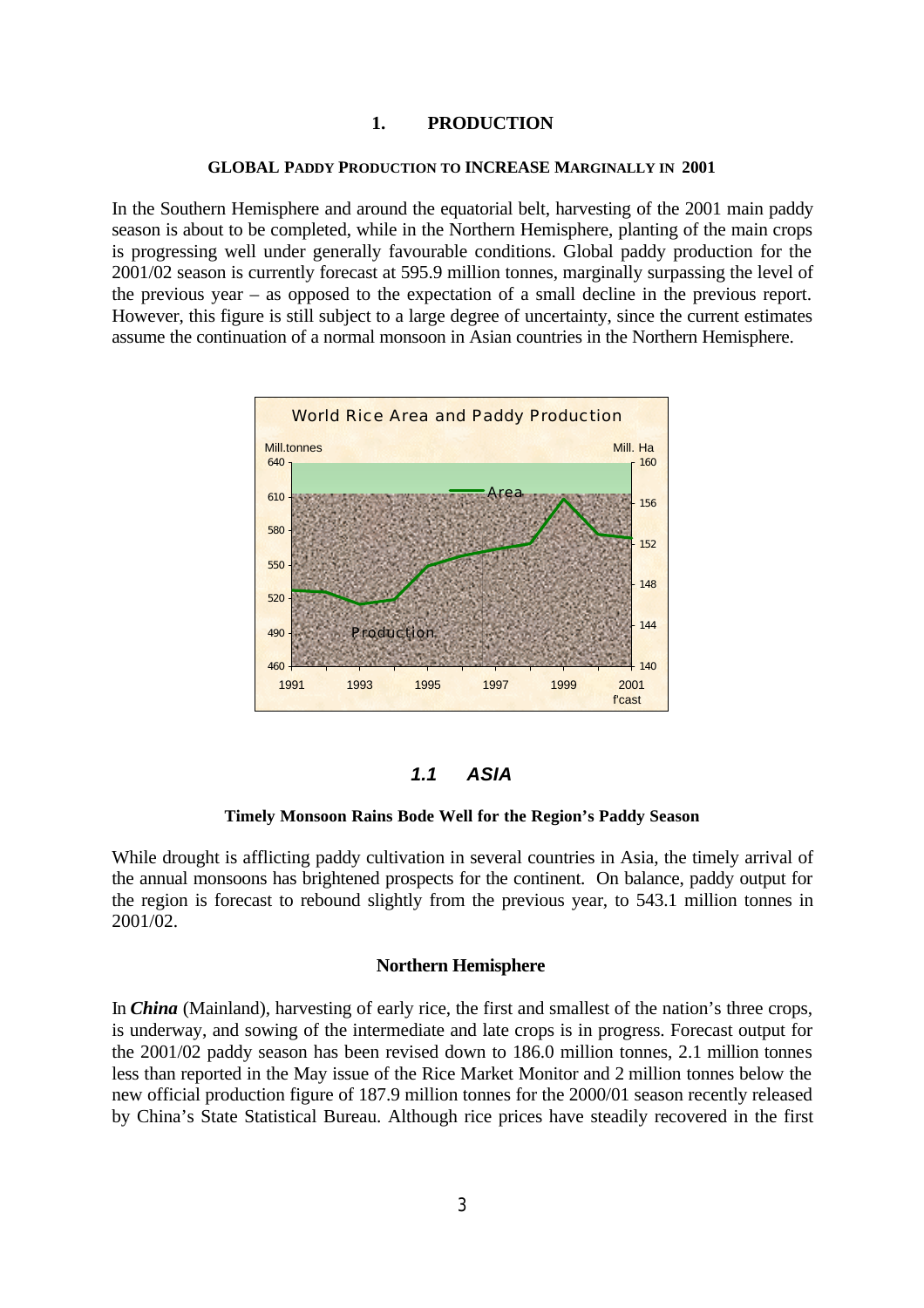half of the year, plantings are again anticipated to fall as farmers are switching to more remunerative crops. The diversion is also consistent with the current endeavour to reform the cereal policy regime, with several provinces already planning to abolish "protective" support prices and to liberalize domestic marketing. Moreover, serious drought problems that have been gripping the north-eastern provinces could accentuate the decline in paddy output by delaying plantings, but its incidence should be lighter than for winter wheat or maize. In the *Philippines*, planting of the main season crop is nearing completion. Paddy production for the 2001/02 season is forecast at 12.8 million tonnes, 0.3 million tonnes above the record achieved last season, and 0.3 million tonnes above previous expectation. The official forecast for July-September's output, the first quarter of the crop year, already points to a 4 percent rise from the same period in 2000, reflecting a strong expansion in area. In *Thailand*, earlier fears of widespread drought have been dispelled with the arrival of the rainy season, and planting of the 2001/02 main-season crop is progressing well. However, less than normal precipitation are expected to have affected plantings in Northeastern parts, while heavy rains are causing some disruption to the gathering of the 2000/01 second-season paddy crop. Aside from the weather, the Government has recently extended its intervention scheme for rice to include the purchase of fragrant varieties, in a bid to boost domestic prices. In addition, initiatives to improve the productivity and marketing of a number key export commodities, including rice, are being sought. Specific measures include forming alliances with other Governments to strengthen bargaining power in input markets, distributing higher-yielding seeds, introducing a zoning system to manage cultivation more effectively and enhancing information transmission in the production-marketing chain. Earlier, the Government unveiled a crop insurance scheme to assist farmers in managing the risk of natural disasters. For the time being, the country's official estimate for the main crop suggests an overall paddy output in 2001/02 of 24 million tonnes, unchanged from the last report, and similar to the level achieved last year

In *Vietnam*, harvesting of the winter-spring paddy crop is nearing completion and planting of the  $10<sup>th</sup>$  month and summer-autumn crops is underway. Although heavy rain is causing flooding in central and northern provinces, the disruption to harvesting and current plantings is not expected to be significant. Among recent initiatives to support producers, the Government has suspended the collection of taxes on land use for rice and has introduced a minimum support price. In addition, the Government has extended its scheme to stockpile 1 million tonnes of rice by a further six months. Participants in the scheme will be exempt from duties on imported fertilizers and will have preferential access to credit. Overall, these measures are expected to have a positive impact on paddy output in 2001/02. The forecast for that season has accordingly been revised upward by 0.2 million tonnes since the last report to 32.7 million tonnes. In *Japan*, planting of the sole crop has been completed . Assuming normal weather patterns, the country is anticipated to produce 10.9 million tonnes of paddy in 2001/02, unchanged from the last report, but almost 1 million tonnes below the previous year. The arrival of heavy rains in the *Republic of Korea* has provided some relief to the country's worst drought in almost a century. The rainfall was especially timely since 97 percent of plantings had been completed, which should minimize the negative effects of the drought. Even so, paddy output for 2001/02 has been revised down by 0.1 million tonnes to 7 million tonnes. The situation in the *Democratic Peoples Republic of Korea* appears bleaker. Despite, recent rainfall, much of the plantings of the early rice crop, which normally account for 10 percent of the country's rice production, are reported to have been lost to drought. Although a recent mission from the World Food Programme and FAO has assessed that a campaign to replant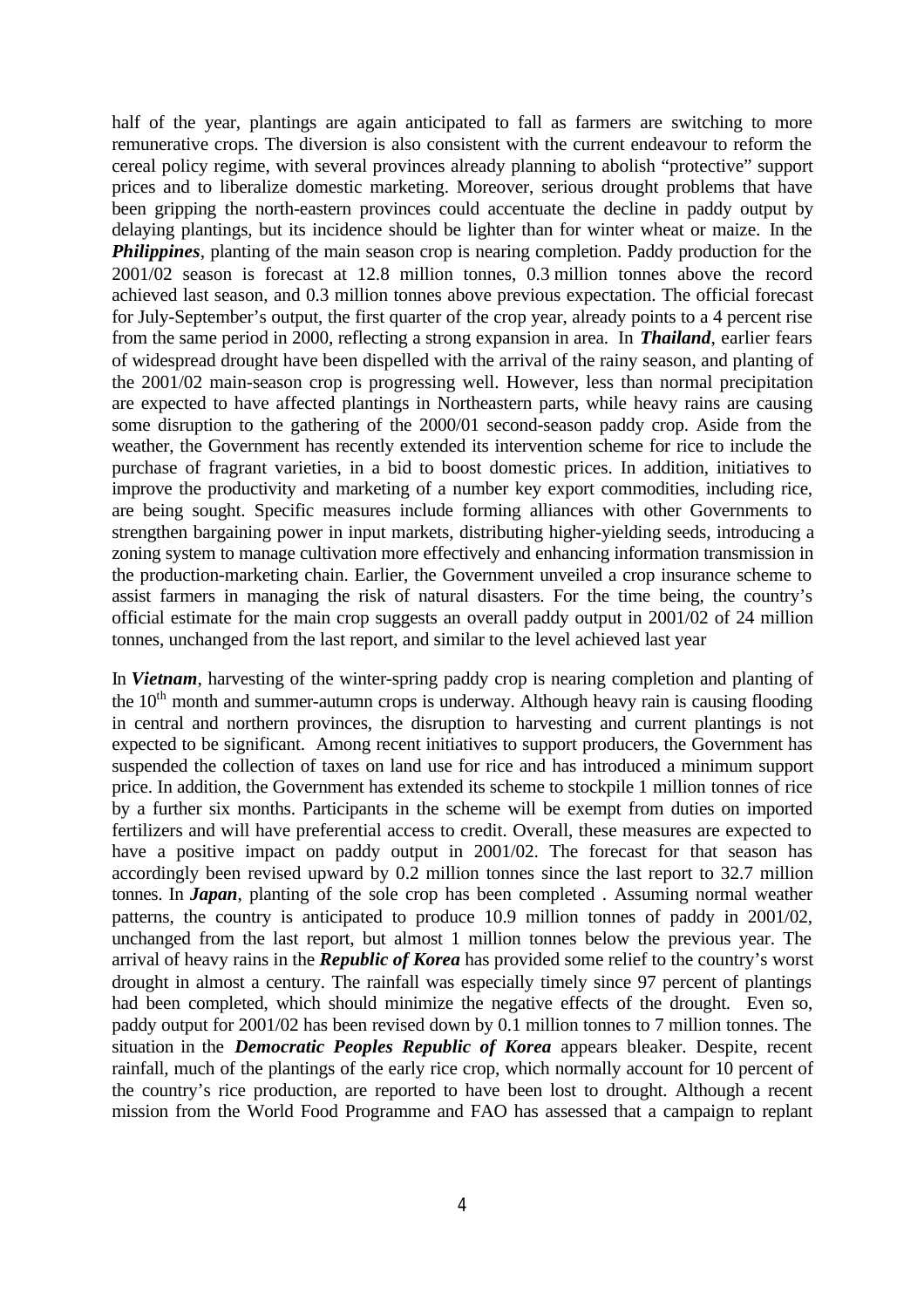rice seedlings has been largely successful, reservoir levels remain very low, leaving little scope for irrigation for both the replanting and the seeding of the country's main rice crop which is currently underway. Accordingly, paddy production in 2001/02 has been lowered to 1.6 million tonnes, 0.1 million tonnes less than the weather-affected crop of the previous year, and approximately half a million tonnes below the 5-year average. In *Cambodia*, planting of the wet season crop is underway. Owing to a forecast expansion in rice area and measures enacted by the Government to enhance yields, the country is expected to produce a record 4.6 million tonnes of paddy in 2001/02, up 0.6 million tonnes from the previous year. In *Myanmar*, sowing of the main season crop is in progress. Sustained by expansionary cultivation policies, almost 0.5 million hectares of land have been developed for paddy cultivation since 1999. Such an expansionary stance is expected to be maintained during the current season in which import duties on key inputs have been removed. Consequently, paddy output is put at a record 20.6 million tonnes, up 0.5 million tonnes from the revised estimate for 2000/01 year.

In *India*, harvesting of the 2000/01 Rabi crop is nearing completion, and the Government has revised the 2000/01 paddy output estimate to 127.6 million tonnes, down 2.3 million tonnes from the previously reported forecast. This adjustment is attributable to a 1 million hectare contraction in the rice area in West Bengal, which arose from insufficient soil moisture to enable plantings. As for the current season, planting of the 2001/02 Kharif crop is well underway, given an earlier than anticipated arrival of the Southwest monsoon. The Government is expecting a normal monsoon for the fourteenth consecutive year, which should be more evenly distributed than that of last year. Against this background, output in 2001/02 is expected to rebound substantially from the below-normal level of the previous year, to 131.0 million tonnes. In *Bangladesh*, harvesting of the 2000/01 irrigated Boro crop, the last of the season, is complete. As a result, the Government raised the season's output estimate by 1 million tonnes to a record 36.5 million tonnes. This outcome is consistent with the Government's expansionary stance towards paddy cultivation but also reflects very favourable growing conditions last year. A recent budget proposal to subsidise inputs has provided a further boost to production prospects. Paddy production in 2001/02 is currently expected to at least match the 36.5 million tonne record, 1 million tonnes higher than the previous forecast. Planting of the 2001/02 paddy crop in *Pakistan* is in progress and is expected to be concluded by the end of July. Severe water shortages have continued to hinder rice cultivation in the country this season and many farmers are reported to have either delayed plantings or have been encouraged by the authorities to switch to less water intensive crops. Although the Government has announced large-scale investments in irrigation infrastructure, this is not expected to benefit the new season crops. As a result, paddy output for the 2001/02 season has been lowered by 0.3 million tonnes to 6.5 million tonnes, which represents a 10 percent fall from a revised previous season's level.

#### **Southern Hemisphere and Equatorial Belt**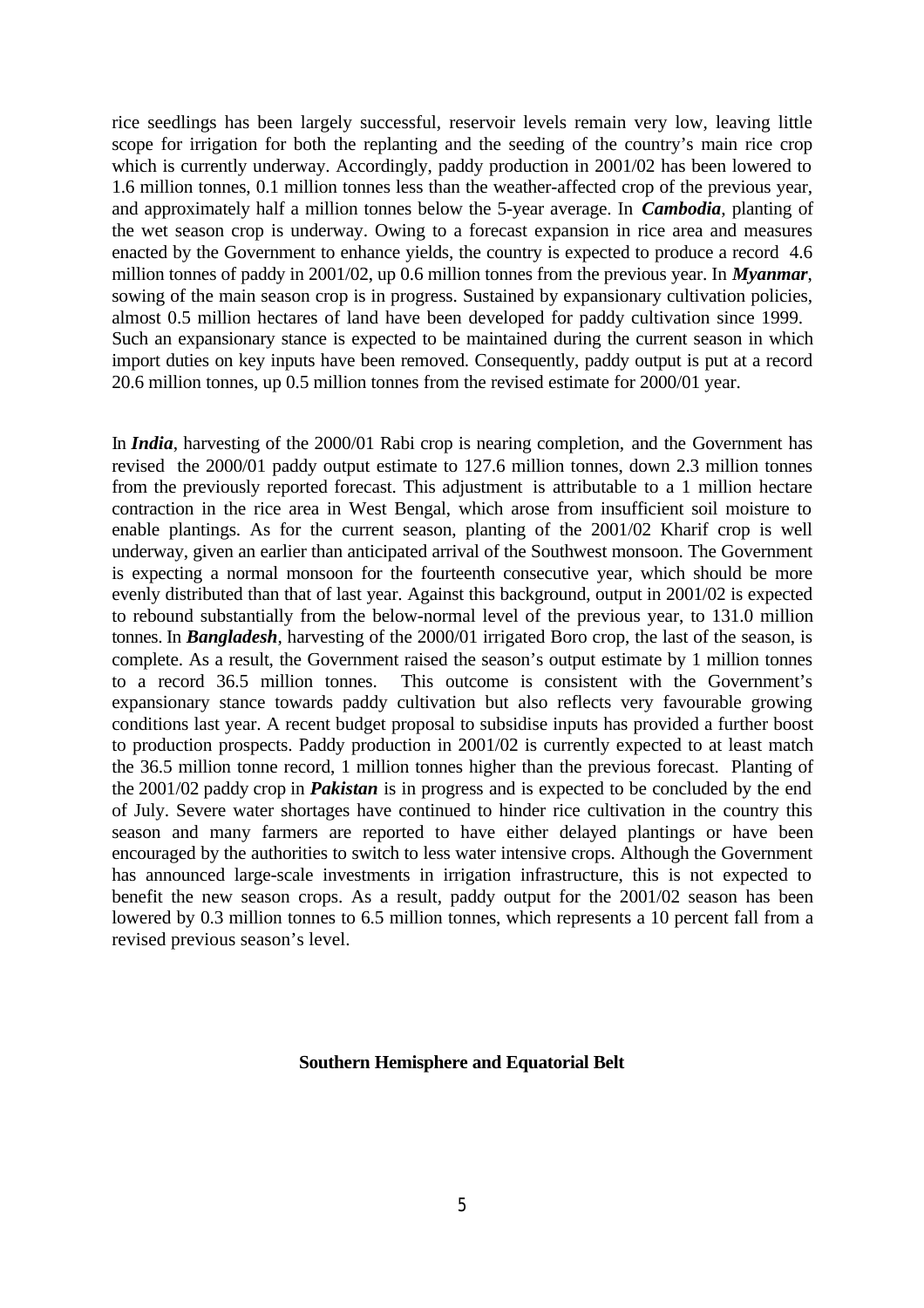In *Indonesia*, harvesting of the main-season rice crop is nearing conclusion and planting of the second-season crop will soon get underway. Owing to better than expected weather conditions, the Government is anticipating a paddy output for 2001 in the order of 51.8 million tonnes. This would represent a record crop for the second successive year, and an upward revision of 1.8 million tonnes since the last report. In *Sri Lanka*, the Maha (main) paddy crop has been harvested and planting of the Yala crop has also been completed Information regarding rice area is still lacking. In *Malaysia*, the principal rice crop has been also been gathered, and pending more information on the size of the harvest, a record output of 2.3 million tonnes is anticipated. The Government has recently set a yield target of 5 tonnes per hectare, which is to be realized through investments in irrigation infrastructure. In the past 5 years, yields in the country have averaged approximately 3 tonnes per hectare.

### *1.2 AFRICA*

#### **The 2001 Paddy Season is in Progress in North and West Africa and About to Be Concluded in Southern Africa**

**North Africa –** Planting in *Egypt*, the main rice producer in the sub-region, is virtually complete. While information regarding planted area is not forthcoming, it is anticipated that production in 2001/02 will be lower than the previous year record, as area ceilings mentioned in the previous report, are expected to have been more actively enforced in the new season Accordingly, the production forecast has been lowered by 0.4 million tonnes to 5.6 million tonnes.

West Africa - The 2001/02 paddy season is progressing well in the advent of the rainy season. Many countries in the sub-region are advancing programmes to improve self-sufficiency (See Box). In *Nigeria*, the Government has re-introduced a 25 percent subsidy on fertilizers, and is promoting higher yielding seed varieties. As a result, paddy growth is expected to continue through to 2001, with output revised upward by 100 000 tonnes since the last report. A forecast expansion in area and yields has resulted in a similar revision to *Mali's* paddy output for 2001, which is now forecast to break the previous year's record. Likewise in *Ghana*, area is forecast to increase. The country has also undertaken a project to improve rice yields and quality. The payoff might again lead to a record paddy crop in 2001 for this country. However, in *Liberia*, growth in production, led by a reported increase in area, is expected to be constrained by a shortage of inputs and inadequate infrastructure.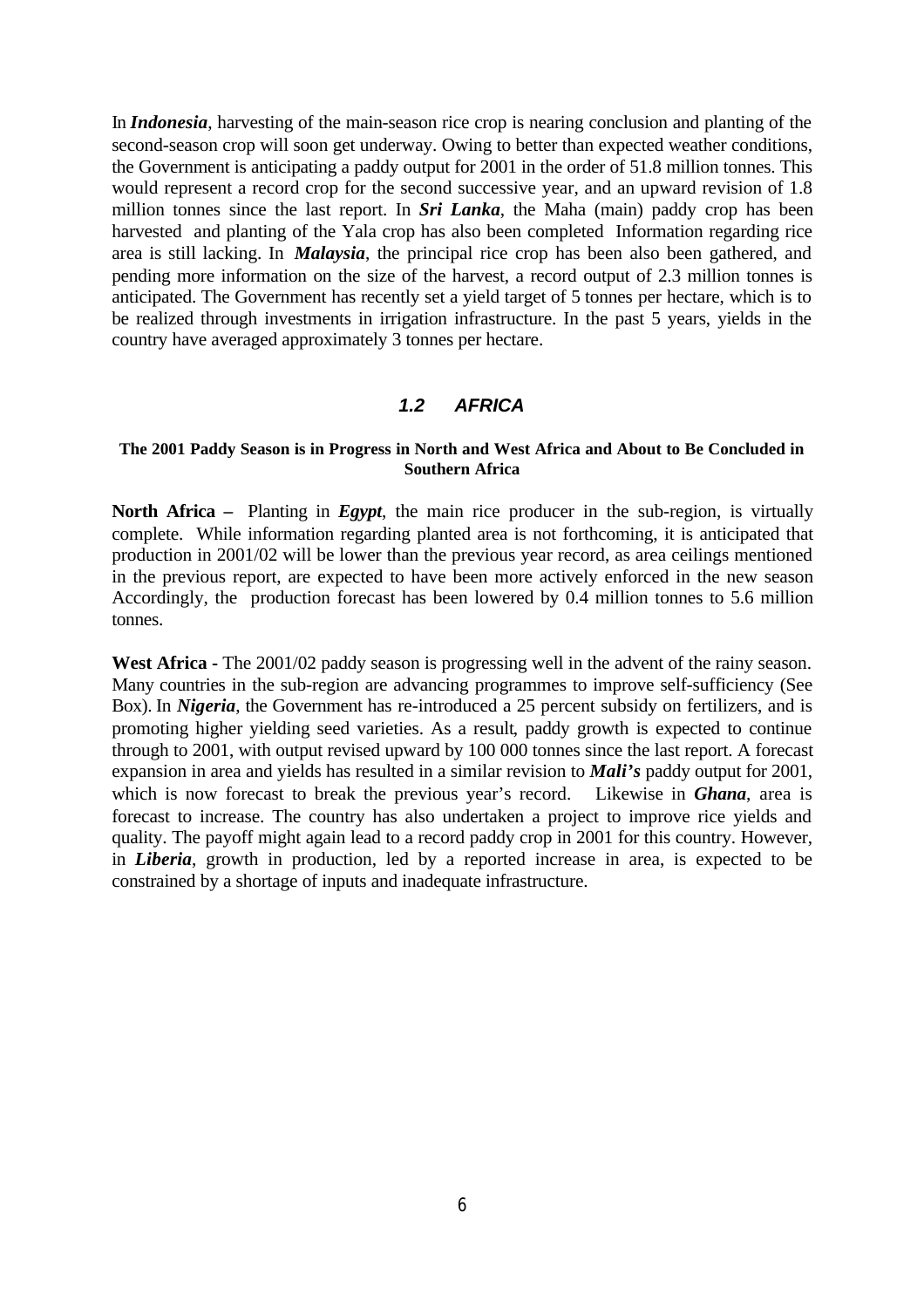## **A Bumper Crop in Africa?**

Researchers in West Africa have developed a new hybrid strain of rice, which according to tests has the potential to vastly improve food security prospects for adopting countries in the region. Named 'Nerica'- 'New Rice for Africa' - research has shown that the variety can produce yields between 50 and 250 percent more than traditional African strains. Furthermore, it is claimed that Nerica does not require fertilisers, has the ability to resist weeds, drought and pests, and can grow quickly in harsh conditions, maturing over a month earlier than conventional seed types. Guinea has recently planted around 5 000 hectares of the new strain, and is expected to sow up to 330 000 hectares with it by 2002. Other countries, which are expected to follow similar experiments, include the Ivory Coast, Togo, Benin and Nigeria.

**Southern Africa -** Harvesting of the 2001 paddy crops has been completed in *Mozambique* and *Madagascar*, the principal rice producing countries in the sub-region. While information is lacking on the size of the harvest in Madagascar, in Mozambique, the Government has estimated a paddy harvest of 166 000 tonnes, slightly up from the previous year, despite erratic and disruptive weather patterns.

## *1.3 LATIN AMERICA AND THE CARIBBEAN*

## **Paddy Harvesting is almost Complete and Output in the Region is Set to Fall to its Second Lowest Level in a Decade**

Following a major contraction in area, *Argentina's* paddy harvest is forecast at 0.7 million tonnes, 9 per cent higher than previously anticipated, but still 0.2 millions down from the last year. Likewise in *Brazil*, owing to a sharp decline in rice plantings, the Government has estimated a paddy crop of 10.9 million tonnes, again, down by over 0.5 million tonnes from the 2000 season, but higher than previous expectations. *Uruguay's* paddy harvest is officially put at almost 1 million tonnes, 16 percent lower than the previous year, following an estimated 1 tonne per hectare drop in yields.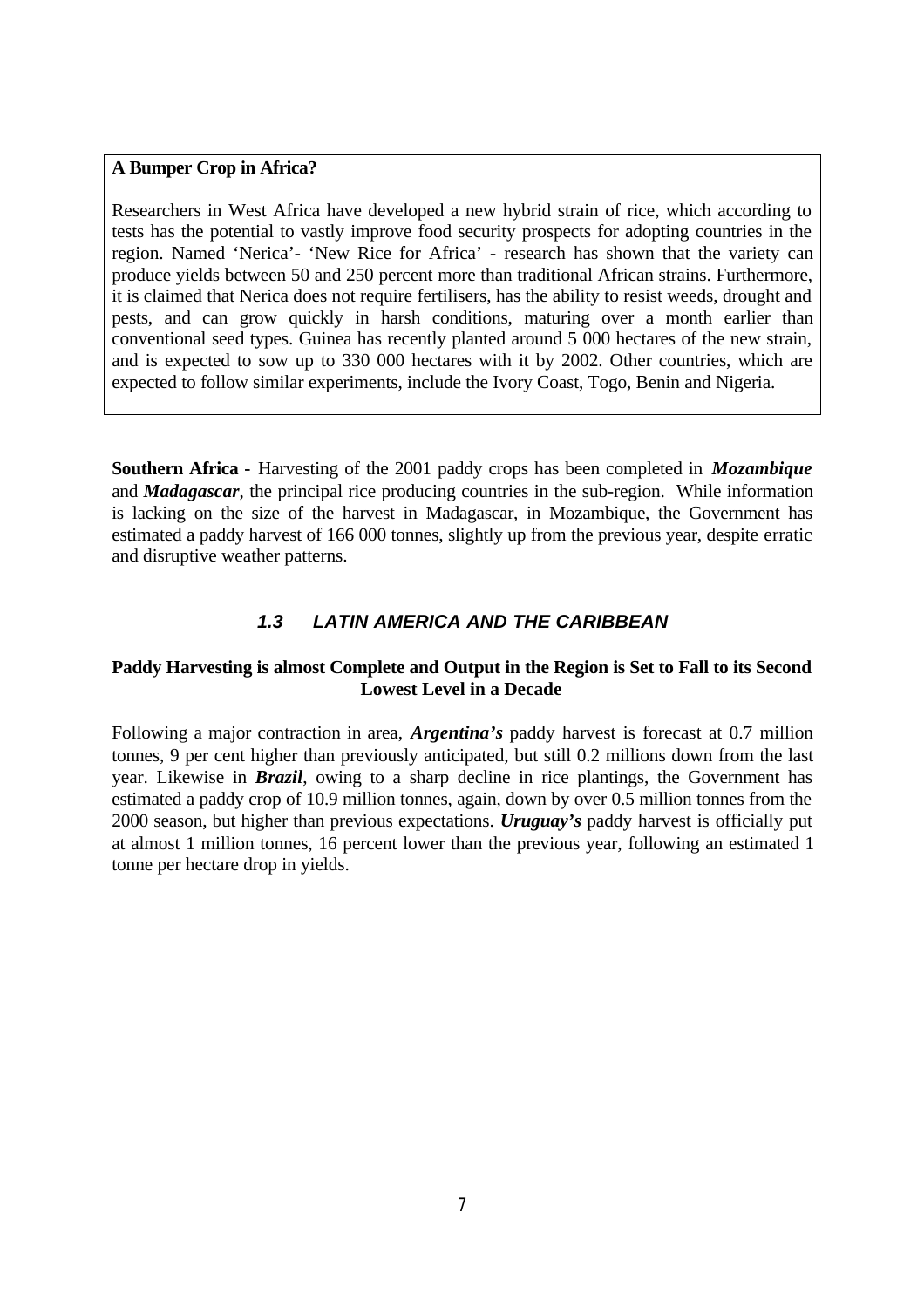## *1.4 OTHER REGIONS*

## **Harvesting of the 2001 Paddy Crop is Complete in Australia While in the United States and the EC the Season is in Progress**

In *Australia*, gathering of the 2001 crop is soon to be concluded, and authorities have projected an all time record paddy production of 1.8 million tonnes. This exceptional performance size reflects a combination of good weather, which have boosted yields by almost 1.2 tonnes per hectare, and an expansion in the area of 40 percent. In the *United States*, planting of the new season crop has been completed. An expected return to normal yields and estimated slightly lower plantings have led to a downward revision of 0.5 million tonnes for 2001/02 paddy output since the last report. A tropical storm that landed in the major rice growing states of Texas and Louisiana caused minimal damage to new plantings, while in some parts of California, erratic weather is reported to have disrupted crop progress, without causing major harm. Nevertheless, pending final damage assessments from both episodes, forecasts may be subject to revision. Planting of the 2001/02 paddy crop in the *EC* is virtually complete. Weather conditions in the major producing countries in the sub-region have generally been conducive to rice cultivation. Furthermore, with market prices currently above intervention levels, farmers may be willing to expand plantings, despite penalties under the CAP for exceeding area ceilings.

#### **2. INTERNATIONAL TRADE IN RICE**

#### **A Brighter Outlook for Trade**

International rice trade in 2001 has been revised upward since the last report by 0.4 million tonnes to 22.3 million tonnes, marginally below the previous year level. The adjustment is largely attributed to growth in imports by Africa, where domestic consumption is expected to substantially outpace production in 2001. At the same time, forecast imports by South American and Asian countries have been revised downward, reflecting large rice surpluses in the two regions. In addition, import restrictive measures enacted by a number of governments have further weakened trade prospects.

At the country level, anticipated rice shipments to *Indonesia*, one of the world's major importers of rice, remain unchanged from the last report at 1.2 million tonnes, with no immediate sign of a recovery. Moreover, pressure is mounting domestically to raise the level of tariffs given both the expectation of another good crop this year and low international prices. In *Bangladesh*, the upward revision in the 2000 output estimate combined with the recent increase in tariffs has dampened import prospects for 2001. They now stand at 200 000 tonnes, down 100 000 tonnes from previous expectations. To protect the domestic market, the Government has announced a temporary ban of imports at the border with India, where prices are reported to be lower and has proposed in its recent budget to raise tariffs on imported rice to 25 percent. *Japan* has now fulfilled its URA commitment on market access of 760 000 tonnes in husked rice equivalent. With ample domestic supplies, it is not expected that imports by the country will exceed that level. Therefore, shipments to the country in 2001 are expected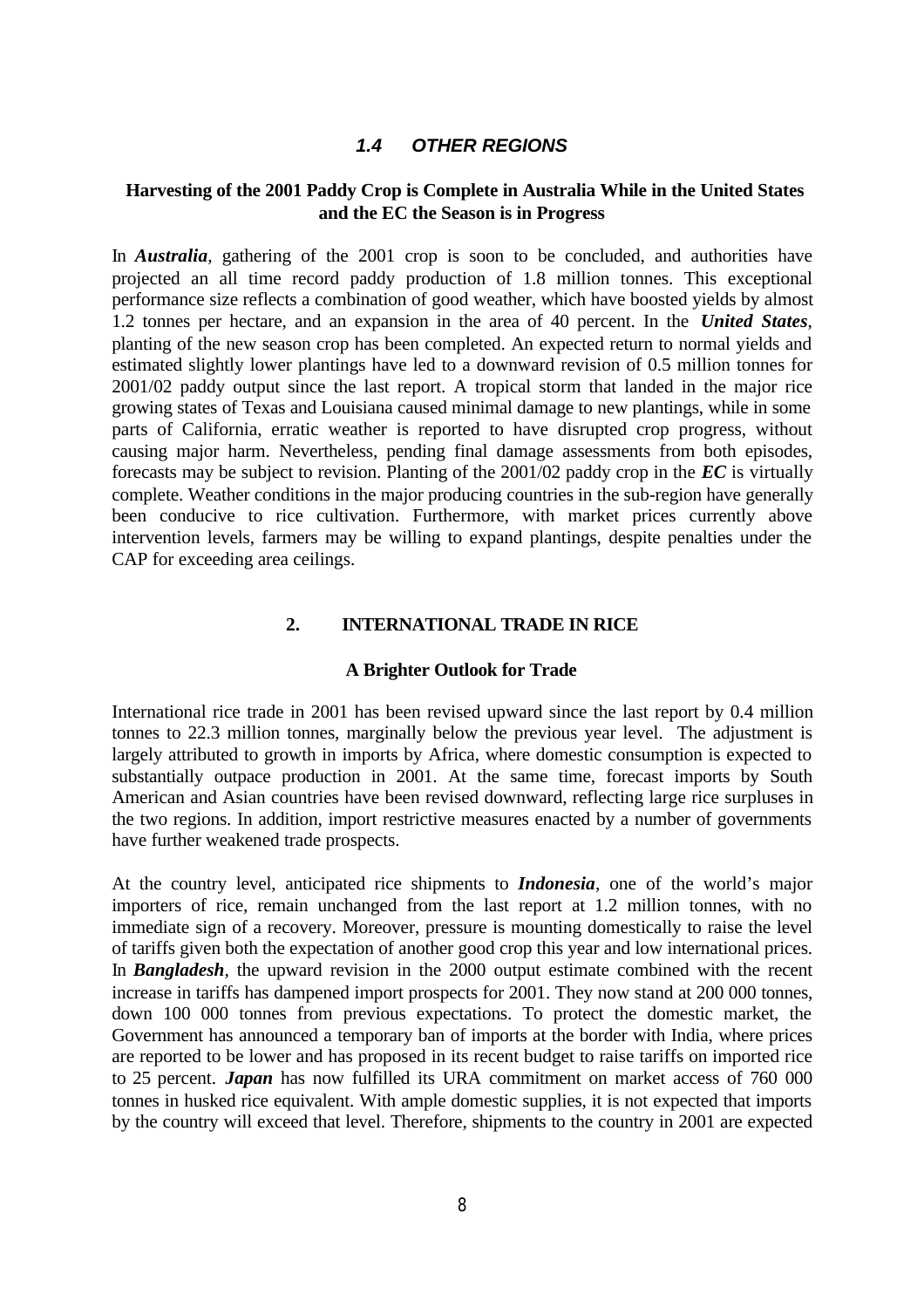to be in the order of 700 000 tonnes (milled basis), 50 000 tonnes less than previously reported. Despite expectations of a good rice season, the *Philippines* have been actively buying rice on the international market during the first few months of the year. Imports by country are currently forecast to rise to 750 000 tonnes in 2001, 50 000 tonnes more than previously anticipated, and 8 percent above last year's level. *China's* purchases, mainly fragrant rice varieties, are forecast to reach a 5-year high of 400 000 tonnes in 2001, twice more than previously expected, and twice more than last year. Rice imports by the *Islamic Republic of Iran,* through the Government Trading Corporation, have been lowered by 200 000 tonnes to 1 million tonnes in 2001. The revision reflects improved prospects for the country's current rice crop and the new "wait-and-see" policy of the Government, which does not want a repeat of last year's episode, when large imports before harvest time reportedly caused serious difficulties on the marketing of the domestic product. Similarly, *Saudi Arabia's* import requirements for 2001 have been cut by 75 000 tonnes to 825 000 tonnes. Forecast deliveries to the other major importers in the region are unchanged from last report, at 1.2 million tonnes for *Iraq*, 700 000 tonnes for *Malaysia* and 550 000 tonnes for the *Democratic People's Republic of Korea*. The flow of rice into Africa is now forecast at 6.4 million tonnes, up 700 000 tonnes from the revised 2000 estimate and almost 800 000 tonnes more than previously anticipated. Based on shipments to date, forecast imports by *Nigeria* and *Côte d'Ivoire* have each been raised by 200 000 tonnes. Anticipated rice imports by *Madagascar* and *Senegal* are also up from the last report, respectively by 120 000 tonnes to 300 000 tonnes and by 20 000 tonnes to 600 000 tonnes in 2001.



Among South American countries, imports by *Brazil* have been lowered by some 200 000 tonnes to 600 000 tonnes in 2001 to reflect the likely release of supplies from Government stocks. At that level, imports by the country will be at their lowest in a decade. As for other regions, *Mexico's* rice purchases remain at 440 000 tonnes, while in Europe, shipments to the *EC* and the *Russian Federation* have been lowered by 115 000 tonnes and 50 000 tonnes respectively to a level of imports similar to last year.. The adjustment to the Russian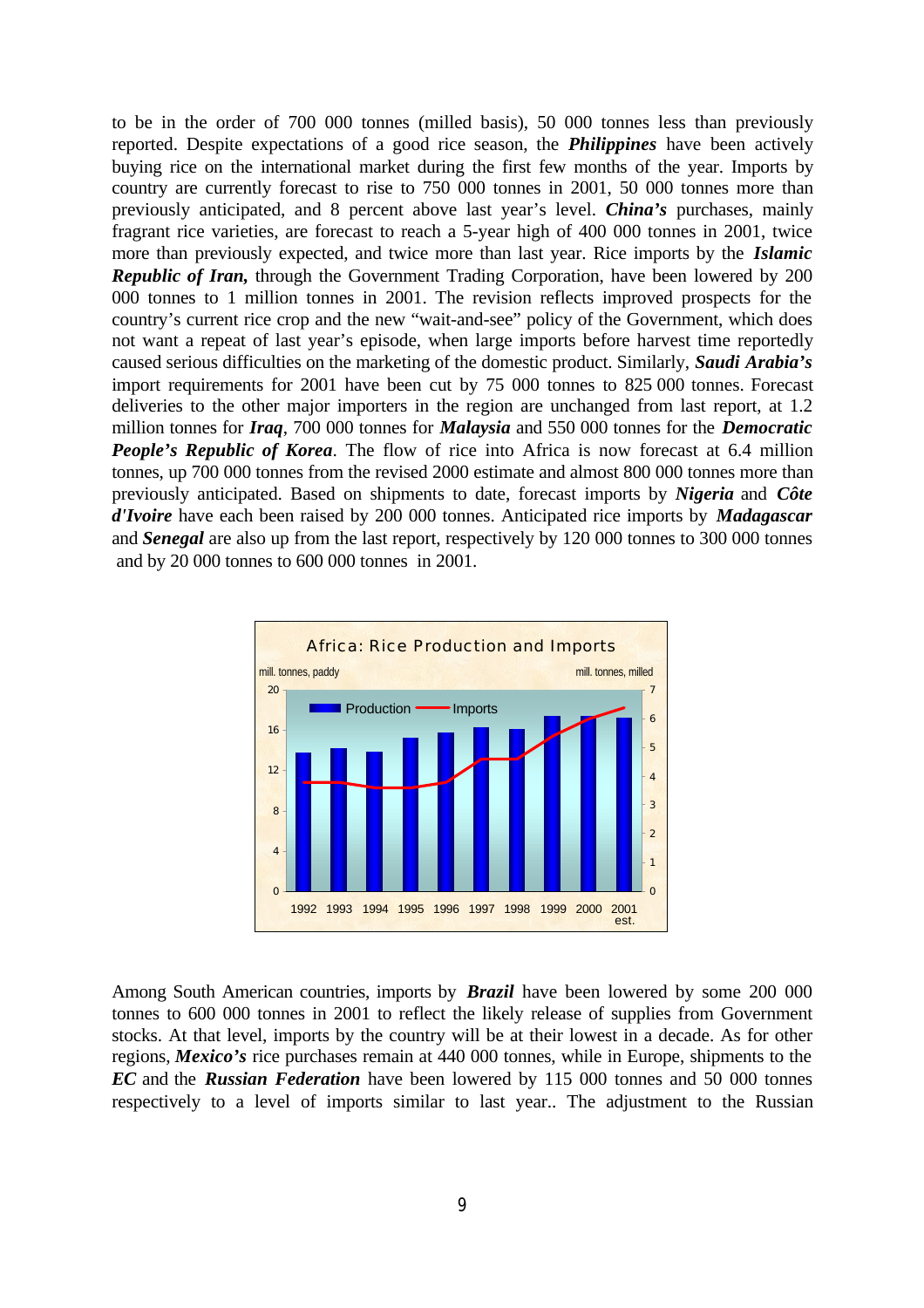Federation's prospects reflects the recent imposition of seasonal import tariffs. Quotas on rice imports are also being considered, but they are likely to come into force in the following year.

As for exports in 2001, the forecast for *Thailand* has been adjusted upward, since the last report, by 400 000 tonnes to 6.6 million tonnes, almost matching the record achieved in 1999. The revision reflects improved shipment prospects to Africa. Likewise *Vietnam's* rice exports have been raised by 500 000 tonnes, to 4 million tonnes. Policy initiatives, such as a removal of export quotas and the setting up of an export credit fund, suggest that the country may register its second best export performance on record. By contrast, prospects for *China's* exports have been lowered by 1 million tonnes from the last report to 2 million tonnes, the lowest level since 1997. Although the country still dispose of large rice stocks, output last season appears to have been substantially less than earlier anticipated, which may negatively influence Government decision regarding exports. In *India*, pricing of the previously reported sale of 3 million tonnes from Government stocks for export, has been finalised at Rs 5650 (US\$ 120) for white rice and Rs 6000 (US\$ 128) for parboiled rice, delivery at Port City basis. Despite the additional costs necessary to bring these supplies to export locations, these prices could be attractive enough to enable exporters to compete on world markets, given the current strengthening of international rice quotations. Furthermore, to suppress growing fears over quality, the Government is not expected to administer its normal first-in,first-out policy on the selling of the stocks and has lowered the minimum purchase requirements from 10 000 tonnes to 2 000 tonnes. On balance, exports by the country have been raised by 200 000 tonnes to 1.5 million tonnes. Similarly, anticipated shipments by *Pakistan* have been revised upward by 100 000 tonnes since the last report. The revision follows higher than expected export availabilities from the past season and, to a lesser extent, from Government stocks. However, the current forecast of 1.9 million tonnes is unlikely to be exceeded, since domestic supplies are reported to be exceptionally tight.

In other regions, significant revisions have been made for **Brazil**, which is now forecast to export 150 000 tonnes from Government rice stocks in 2001. With ample supplies in the South American region, sales by *Argentina* have been lowered by 50 000 tonnes to an all-time low of 200 000 tonnes. Forecast shipments by other major exporting countries remain more or less unchanged form the last report, at 450 000 tonnes for *Egypt*, 2.7 million tonnes for the *United States* and 710 000 tonnes for *Australia*.

## **3. INTERNATIONAL PRICES**

## **Prices Strengthen During the Month of June**

International rice prices from most origins that began firming in May, have gained further ground in June. Accordingly, the FAO Export Price Index for Rice (1982-84=100) which had fallen to a 15-year low in April, steadied in May before increasing by 2 points to 90 points in **I**une.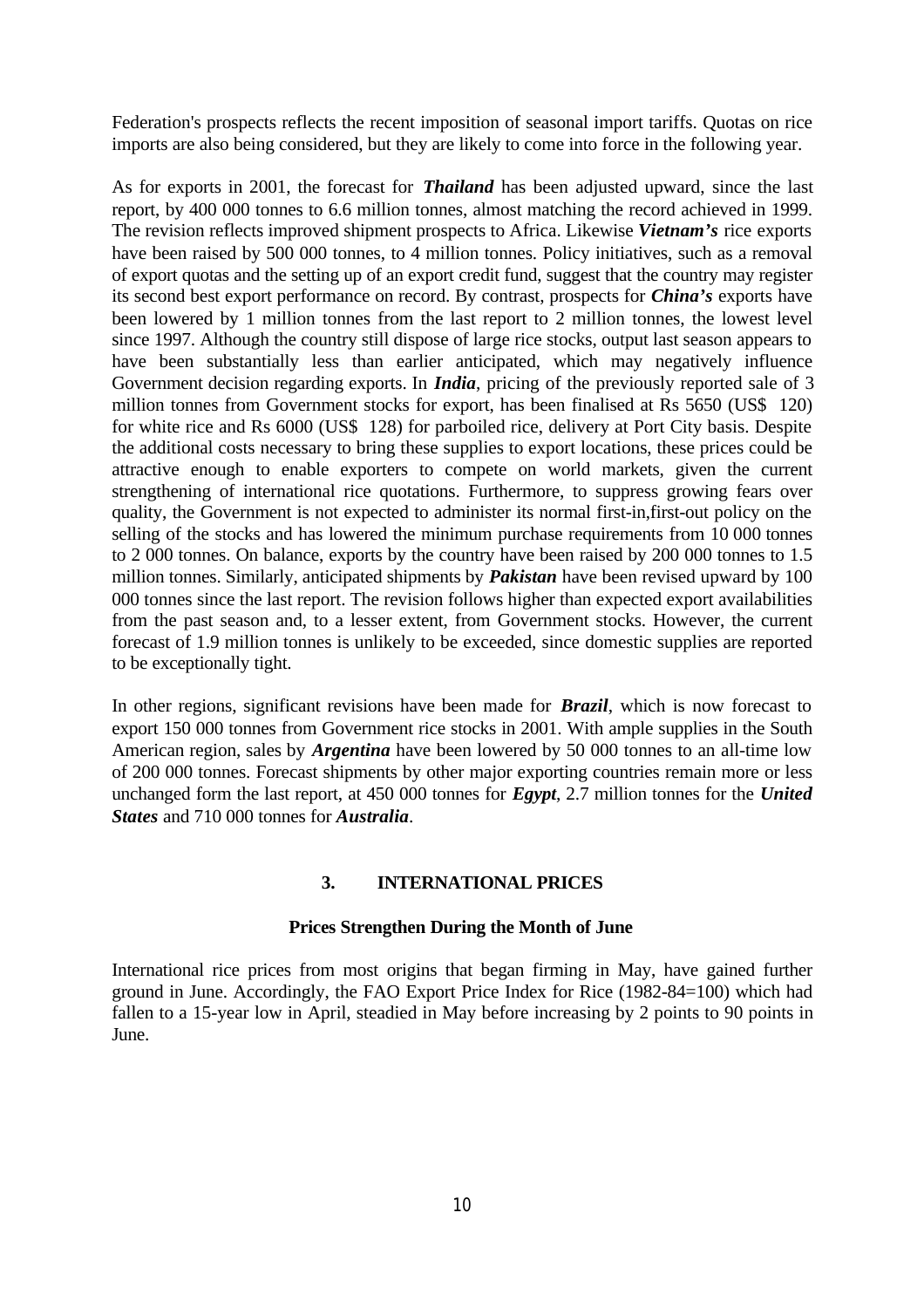| WORLD PRICE INDICES FOR RICE |                              |                   |         |     |  |  |  |  |  |  |
|------------------------------|------------------------------|-------------------|---------|-----|--|--|--|--|--|--|
|                              | FAO INDICES                  |                   |         |     |  |  |  |  |  |  |
|                              |                              | Total             | Ouality |     |  |  |  |  |  |  |
|                              |                              |                   | High    | Low |  |  |  |  |  |  |
|                              | January-December<br>Averages | $1982 - 84 = 100$ |         |     |  |  |  |  |  |  |
|                              | 1994                         | 114               | 118     | 104 |  |  |  |  |  |  |
|                              | 1995                         | 129               | 124     | 146 |  |  |  |  |  |  |
|                              | 1996                         | 136               | 136     | 136 |  |  |  |  |  |  |
|                              | 1997                         | 127               | 129     | 120 |  |  |  |  |  |  |
|                              | 1998                         | 127               | 128     | 126 |  |  |  |  |  |  |
|                              | 1999                         | 114               | 115     | 110 |  |  |  |  |  |  |
|                              | 2000                         | 98                | 101     | 89  |  |  |  |  |  |  |
| 2000                         | June                         | 96                | 100     | 85  |  |  |  |  |  |  |
|                              | July                         | 96                | 99      | 88  |  |  |  |  |  |  |
|                              | August                       | 96                | 98      | 87  |  |  |  |  |  |  |
|                              | September                    | 94                | 96      | 86  |  |  |  |  |  |  |
|                              | October                      | 97                | 100     | 86  |  |  |  |  |  |  |
|                              | November                     | 95                | 98      | 84  |  |  |  |  |  |  |
|                              | December                     | 94                | 97      | 84  |  |  |  |  |  |  |
| 2001                         | January                      | 94                | 97      | 84  |  |  |  |  |  |  |
|                              | February                     | 94                | 97      | 84  |  |  |  |  |  |  |
|                              | March                        | 91                | 94      | 79  |  |  |  |  |  |  |
|                              | April                        | 88                | 91      | 77  |  |  |  |  |  |  |
|                              | May                          | 88                | 91      | 79  |  |  |  |  |  |  |
|                              | June                         | 90                | 92      | 81  |  |  |  |  |  |  |
| Source: FAO                  |                              |                   |         |     |  |  |  |  |  |  |

*N.B.-The FAO indices are calculated using the Laspeyre formula. In this table, two groups representing "High" and "Low"quality rice are shown. - The Rice Export Price Index is calculated for 15 export prices.*

The recent upturn in rice prices is attributed to several factors. Notably, the market appears to have tightened, as demand for many grades has surged in recent weeks, particularly for higher quality varieties such as parboiled rice in Africa. In addition, the recent strengthening of the Thai Baht against the United States dollar has pushed up prices to some extent. The price of the high quality, Thai 100B, averaged US\$ 174 per tonne in June, up US\$ 4 per tonne from May – a slight recovery from its lowest level in two decades. The recovery in the price of US No.2/4 long grain rice has been more pronounced, increasing by US\$ 17 per tonne from May to an average of US\$ 281 per tonne in June. Prices of lower quality grades from various origins also averaged higher in June. For instance, current quotations for the Thai A1 Super (fully broken rice) have been in the order of US\$ 131 per tonne, compared to an average of US\$ 126 in the previous month.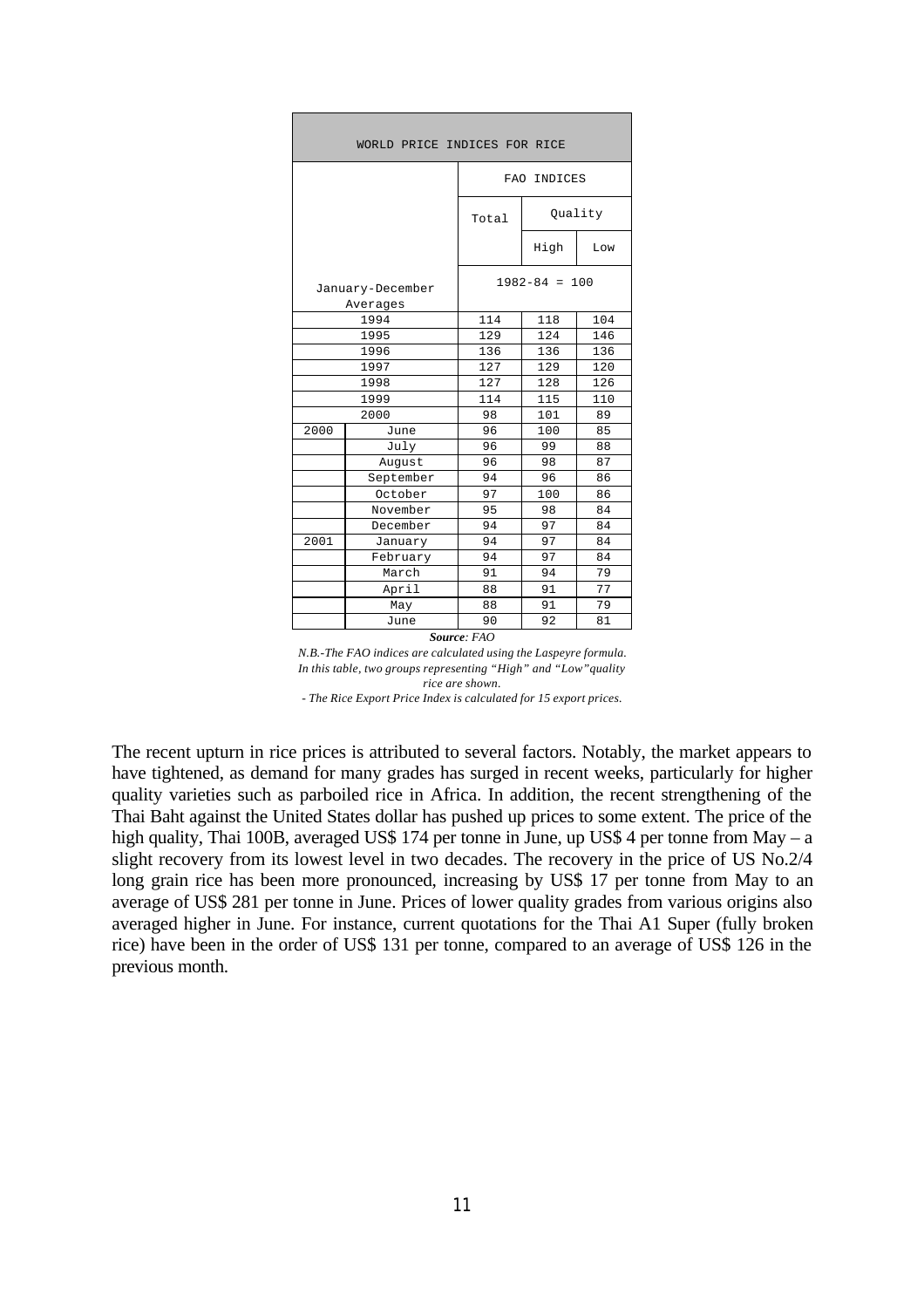

The prospect for a sustained price recovery remains uncertain since global import demand still appears to be weak. At the same time, the coming into the market of additional supplies from India would preclude a major price strengthening, especially as the harvesting of main paddy crops in several large exporting countries is either completed or nearing completion.

| <b>EXPORT PRICES FOR RICE (f.o.b. US\$/tonne)</b> |           |          |            |             |            |             |  |  |  |  |  |
|---------------------------------------------------|-----------|----------|------------|-------------|------------|-------------|--|--|--|--|--|
| Type                                              | Effective | Latest   | 1 week ago | 1 month ago | 1 year ago | Average     |  |  |  |  |  |
|                                                   | Date      |          |            |             |            | $(82 - 84)$ |  |  |  |  |  |
| Thai 100B                                         | 22/06/200 | 174      | 175        | 170         | 197        | 236         |  |  |  |  |  |
| Thai 35%                                          | 22/06/200 | 145      | 147        | 142         | 158        | 213         |  |  |  |  |  |
| Thai A1 Super                                     | 22/06/200 | 133      | 133        | 129         | 138        | 174         |  |  |  |  |  |
| Viet 5%                                           | 22/06/200 | 150      | 150        | 155         | 180        | n.a.        |  |  |  |  |  |
| India 25%                                         | 22/06/200 | $\cdots$ | $\cdots$   | 214         | 240        | n.a.        |  |  |  |  |  |
| Pak 10%                                           | 22/06/200 | $\cdots$ | $\cdots$   | 170         | 196        | n.a.        |  |  |  |  |  |
| US 2/4% Long Grain                                | 22/06/200 | 286      | 286        | 264         | 253        | 393         |  |  |  |  |  |

1 *Source: International rice brokers, rice merchants and national sources.*

*... not available*

*n.a. not applicable*